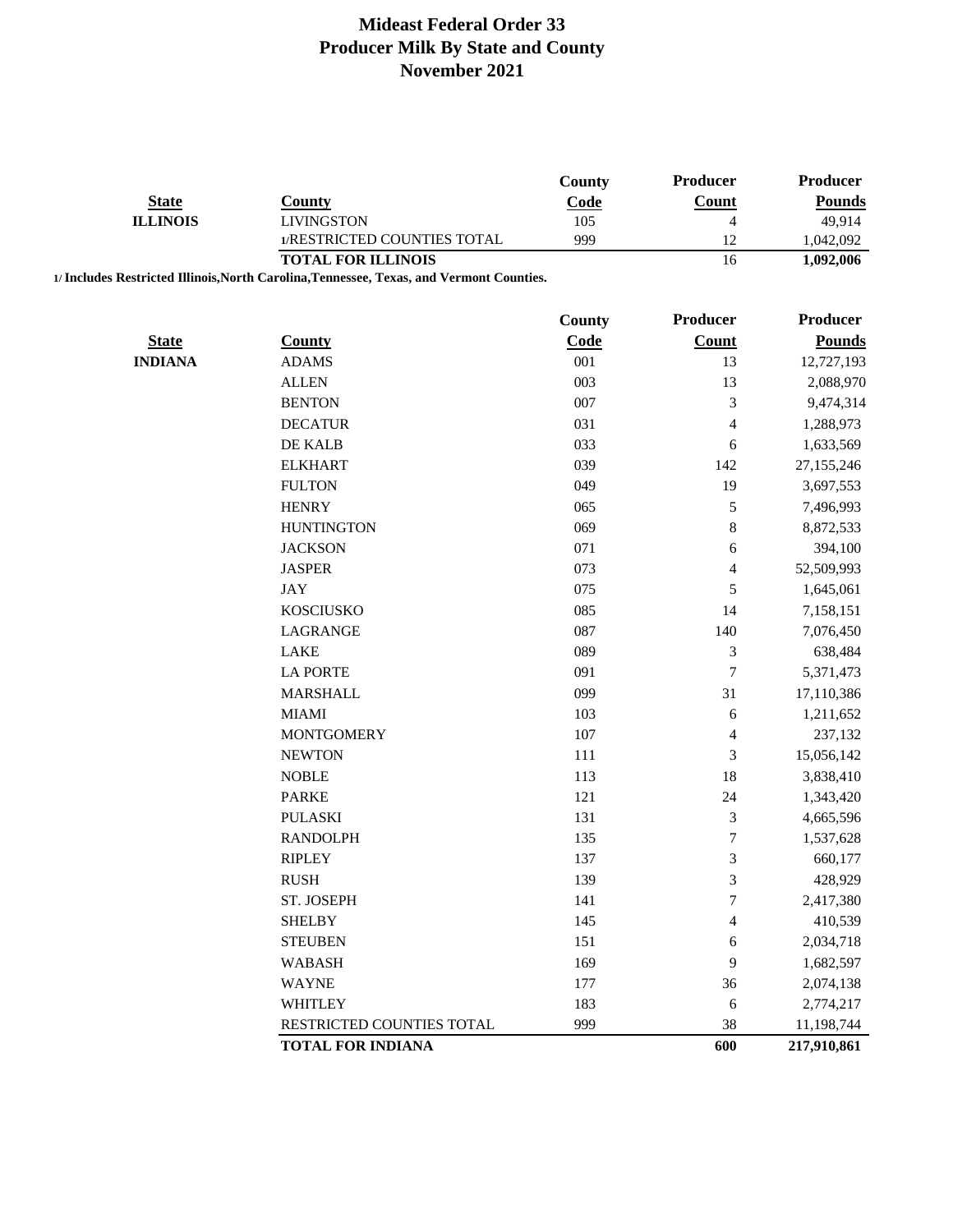|                 |                           | County | <b>Producer</b> | <b>Producer</b> |
|-----------------|---------------------------|--------|-----------------|-----------------|
| <b>State</b>    | <b>County</b>             | Code   | <b>Count</b>    | <b>Pounds</b>   |
| <b>KENTUCKY</b> | <b>CHRISTIAN</b>          | 047    | 8               | 139,827         |
|                 | <b>LINCOLN</b>            | 137    | $\,8\,$         | 32,201          |
|                 | <b>TODD</b>               | 219    | 7               | 228,006         |
|                 | RESTRICTED COUNTIES TOTAL | 999    | 15              | 210,971         |
|                 | <b>TOTAL FOR KENTUCKY</b> |        | 38              | 611,005         |
|                 |                           | County | Producer        | <b>Producer</b> |
| <b>State</b>    | <b>County</b>             | Code   | <b>Count</b>    | <b>Pounds</b>   |
| <b>MARYLAND</b> | <b>GARRETT</b>            | 023    | 35              | 2,695,048       |
|                 | <b>TOTAL FOR MARYLAND</b> |        | 35              | 2,695,048       |
|                 |                           | County | Producer        | <b>Producer</b> |
| <b>State</b>    | <b>County</b>             | Code   | Count           | <b>Pounds</b>   |
| <b>MICHIGAN</b> | <b>ALCONA</b>             | 001    | 3               | 1,033,964       |
|                 | <b>ALGER</b>              | 003    | 3               | 259,478         |
|                 | <b>ALLEGAN</b>            | 005    | 36              | 33,307,462      |
|                 | <b>ALPENA</b>             | 007    | 13              | 3,859,942       |
|                 | <b>ARENAC</b>             | 011    | 13              | 8,537,088       |
|                 | <b>BARRY</b>              | 015    | 19              | 29,123,554      |
|                 | <b>BERRIEN</b>            | 021    | $\sqrt{5}$      | 2,838,482       |
|                 | <b>BRANCH</b>             | 023    | 8               | 5,065,091       |
|                 | <b>CALHOUN</b>            | 025    | 16              | 14,172,365      |
|                 | <b>CHARLEVOIX</b>         | 029    | 4               | 877,023         |
|                 | <b>CHIPPEWA</b>           | 033    | 4               | 372,042         |
|                 | <b>CLARE</b>              | 035    | 12              | 4,123,472       |
|                 | <b>CLINTON</b>            | 037    | 35              | 82,511,217      |
|                 | <b>DELTA</b>              | 041    | 3               | 167,764         |
|                 | <b>EATON</b>              | 045    | 17              | 1,701,093       |
|                 | <b>GENESEE</b>            | 049    | 4               | 516,426         |
|                 | <b>GLADWIN</b>            | 051    | 3               | 2,146,582       |
|                 | <b>GRATIOT</b>            | 057    | 28              | 91,724,210      |
|                 | <b>HILLSDALE</b>          | 059    | 14              | 8,567,091       |
|                 | <b>HURON</b>              | 063    | 52              | 86,810,904      |
|                 | <b>INGHAM</b>             | 065    | 15              | 7,273,081       |
|                 | <b>IONIA</b>              | 067    | 29              | 35,915,548      |
|                 | <b>IOSCO</b>              | 069    | 9               | 4,700,012       |
|                 | <b>ISABELLA</b>           | 073    | 27              | 16,515,937      |
|                 | <b>JACKSON</b>            | 075    | 12              | 4,894,543       |
|                 | <b>KALAMAZOO</b>          | 077    | $\sqrt{5}$      | 14,829,607      |
|                 | <b>KENT</b>               | 081    | 21              | 17,162,378      |
|                 | <b>LAPEER</b>             | 087    | 12              | 1,278,835       |
|                 | <b>LENAWEE</b>            | 091    | 16              | 35,717,439      |
|                 | <b>LIVINGSTON</b>         | 093    | 9               | 4,702,381       |
|                 | <b>MACOMB</b>             | 099    | 3               | 123,281         |
|                 | <b>MASON</b>              | 105    | 6               | 3,241,796       |
|                 | <b>MECOSTA</b>            | 107    | 14              | 6,191,453       |
|                 | <b>MENOMINEE</b>          | 109    | $10\,$          | 1,803,354       |
|                 | <b>MISSAUKEE</b>          | 113    | 32              | 57,509,179      |
|                 | <b>MONTCALM</b>           | 117    | 33              | 17,527,625      |
|                 | <b>MONTMORENCY</b>        | 119    | $\mathfrak{Z}$  | 774,056         |
|                 | <b>MUSKEGON</b>           | 121    | 12              | 18,099,497      |
|                 |                           |        |                 |                 |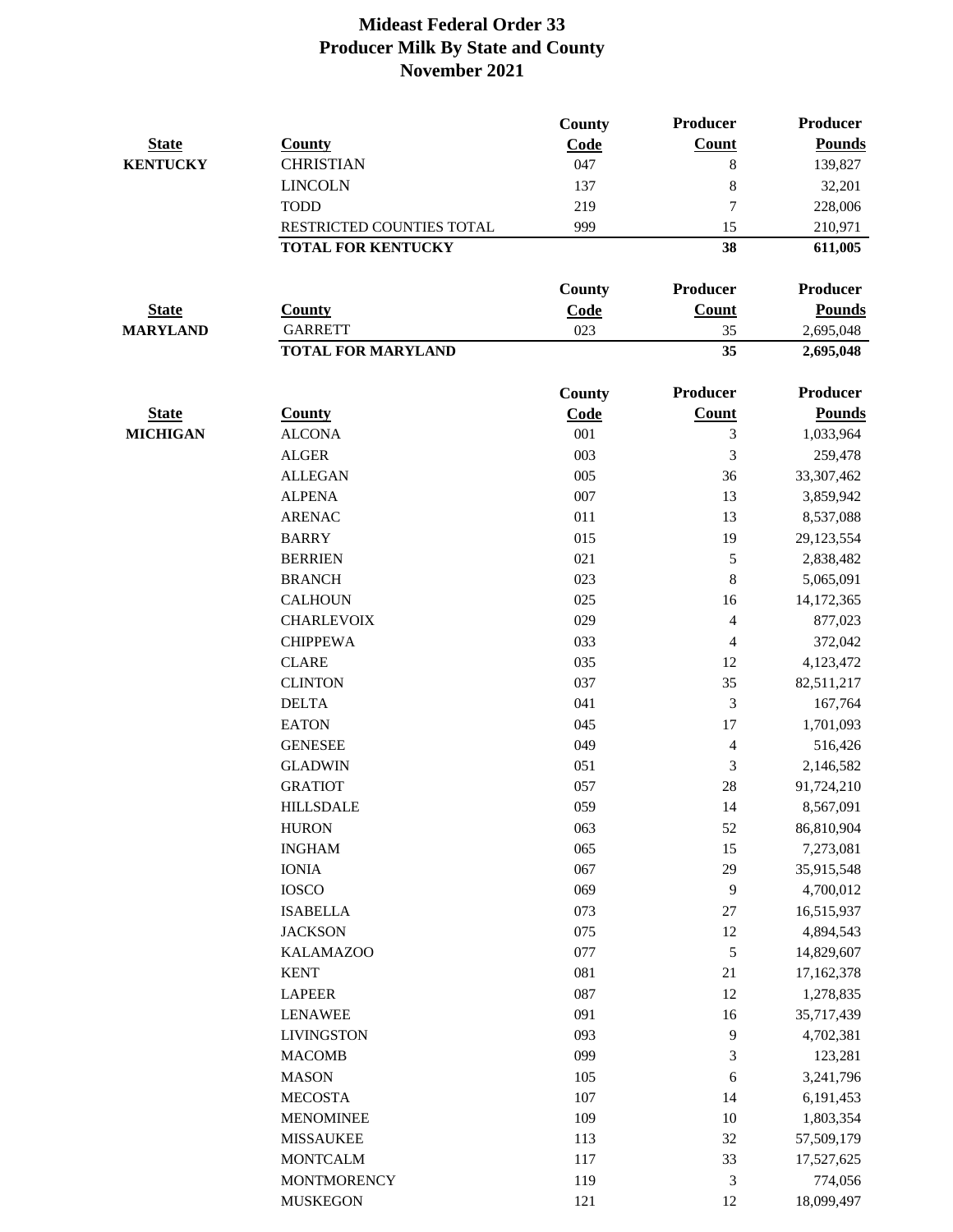| <b>State</b>     | <b>County</b>              | <b>Code</b> | <b>Count</b>    | <b>Pounds</b>   |
|------------------|----------------------------|-------------|-----------------|-----------------|
| <b>MICHIGAN</b>  | <b>NEWAYGO</b>             | 123         | 32              | 18,932,816      |
|                  | <b>OGEMAW</b>              | 129         | 25              | 12,776,501      |
|                  | <b>OSCEOLA</b>             | 133         | 21              | 22,641,708      |
|                  | <b>OSCODA</b>              | 135         | 5               | 382,162         |
|                  | <b>OTTAWA</b>              | 139         | 39              | 55,030,993      |
|                  | <b>SAGINAW</b>             | 145         | 11              | 3,815,007       |
|                  | <b>ST. CLAIR</b>           | 147         | 8               | 1,638,254       |
|                  | ST. JOSEPH                 | 149         | 14              | 7,285,988       |
|                  | <b>SANILAC</b>             | 151         | 68              | 66,779,007      |
|                  | <b>SHIAWASSEE</b>          | 155         | 9               | 3,541,820       |
|                  | <b>TUSCOLA</b>             | 157         | 28              | 29,867,063      |
|                  | <b>VAN BUREN</b>           | 159         | 8               | 19,064,469      |
|                  | WASHTENAW                  | 161         | 9               | 2,885,445       |
|                  | <b>WEXFORD</b>             | 165         | 8               | 1,238,567       |
|                  | RESTRICTED COUNTIES TOTAL  | 999         | 21              | 4,464,763       |
|                  | <b>TOTAL FOR MICHIGAN</b>  |             | 866             | 876,319,815     |
|                  |                            | County      | Producer        | <b>Producer</b> |
| <b>State</b>     | <b>County</b>              | Code        | <b>Count</b>    | <b>Pounds</b>   |
| <b>MINNESOTA</b> | RESTRICTED COUNTIES TOTAL  | 999         | 5               | 142,487         |
|                  | <b>TOTAL FOR MINNESOTA</b> |             | 5               | 142,487         |
|                  |                            | County      | <b>Producer</b> | <b>Producer</b> |
| <b>State</b>     | <b>County</b>              | Code        | <b>Count</b>    | <b>Pounds</b>   |
| <b>NEW YORK</b>  | <b>CATTARAUGUS</b>         | 009         | 34              | 19,800,480      |
|                  | <b>CAYUGA</b>              | 011         | 3               | 14,108          |
|                  | <b>CHAUTAUQUA</b>          | 013         | 62              | 18,784,239      |
|                  | <b>ERIE</b>                | 029         | $10\,$          | 1,633,658       |
|                  | <b>GENESEE</b>             | 037         | 3               | 4,738,211       |
|                  | <b>LIVINGSTON</b>          | 051         | 3               | 2,362,615       |
|                  | <b>MONTGOMERY</b>          | 057         | 6               | 28,375          |
|                  | <b>SENECA</b>              | 099         | 13              | 39,025          |
|                  | <b>STEUBEN</b>             | 101         | $\sqrt{6}$      | 6,314,446       |
|                  | <b>WASHINGTON</b>          | 115         | 16              | 13,898          |
|                  | <b>WYOMING</b>             | 121         | 16              | 22,637,097      |
|                  | <b>YATES</b>               | 123         | 7               | 26,625          |
|                  | RESTRICTED COUNTIES TOTAL  | 999         | 12              | 4,027,844       |
|                  | <b>TOTAL FOR NEW YORK</b>  |             | 191             | 80,420,621      |
|                  |                            | County      | Producer        | <b>Producer</b> |
| <b>State</b>     | <b>County</b>              | Code        | <b>Count</b>    | <b>Pounds</b>   |
| <b>OHIO</b>      | <b>ADAMS</b>               | 001         | 5               | 476,815         |
|                  | <b>ALLEN</b>               | 003         | 3               | 581,366         |
|                  | <b>ASHLAND</b>             | 005         | 31              | 15,169,092      |
|                  | <b>ASHTABULA</b>           | 007         | 15              | 6,273,124       |
|                  | <b>ATHENS</b>              | 009         | 3               | 140,307         |
|                  | <b>AUGLAIZE</b>            | 011         | 27              | 5,225,252       |
|                  | <b>BELMONT</b>             | 013         | 7               | 720,447         |
|                  | <b>BROWN</b>               | 015         | 4               | 437,268         |
|                  | CARROLL                    | 019         | 16              | 1,391,335       |
|                  | <b>CHAMPAIGN</b>           | 021         | 6               | 438,573         |
|                  | <b>CLARK</b>               | 023         | 4               | 7,961,548       |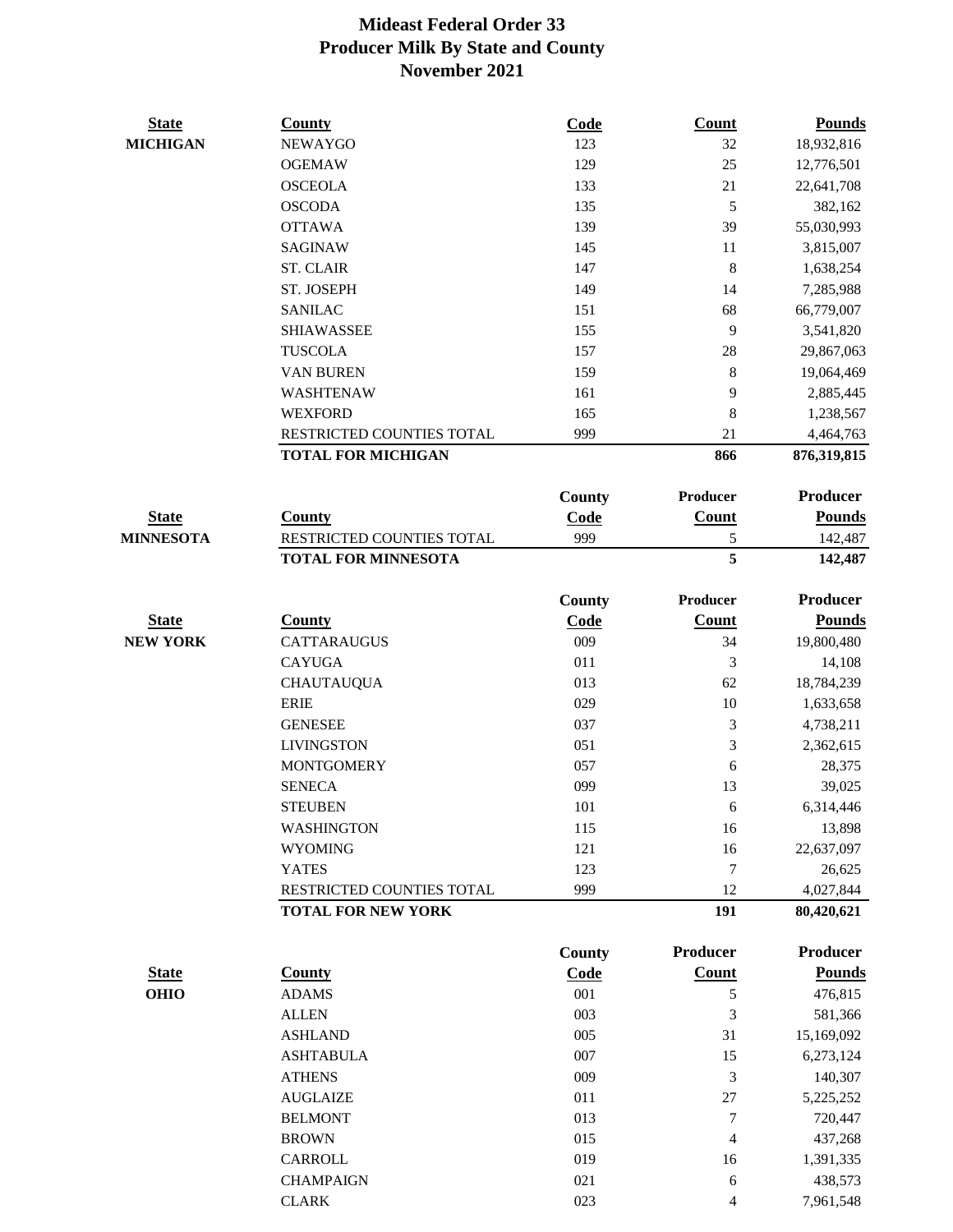|                   |      |               | Producer      |
|-------------------|------|---------------|---------------|
| <b>County</b>     | Code | <b>Count</b>  | <b>Pounds</b> |
| <b>CLINTON</b>    | 027  | 3             | 186,399       |
| <b>COLUMBIANA</b> | 029  | 53            | 12,545,060    |
| COSHOCTON         | 031  | 19            | 3,329,907     |
| <b>CRAWFORD</b>   | 033  | $\tau$        | 2,928,963     |
| <b>DARKE</b>      | 037  | 30            | 11,933,877    |
| <b>DEFIANCE</b>   | 039  | 6             | 10,872,975    |
| <b>DELAWARE</b>   | 041  | 3             | 183,214       |
| <b>FAYETTE</b>    | 047  | 4             | 990,138       |
| <b>FULTON</b>     | 051  | 4             | 5,085,374     |
| <b>GEAUGA</b>     | 055  | 33            | 3,504,688     |
| <b>GREENE</b>     | 057  | 3             | 1,135,728     |
| <b>HANCOCK</b>    | 063  | 3             | 1,481,464     |
| <b>HARDIN</b>     | 065  | 8             | 15,544,451    |
| <b>HARRISON</b>   | 067  | 4             | 282,310       |
| <b>HENRY</b>      | 069  | 5             | 4,157,943     |
| <b>HIGHLAND</b>   | 071  | $22\,$        | 2,057,145     |
| <b>HOLMES</b>     | 075  | 101           | 12,835,291    |
| <b>HURON</b>      | 077  | 38            | 6,221,748     |
| <b>JEFFERSON</b>  | 081  | 5             | 450,298       |
| <b>KNOX</b>       | 083  | 16            | 6,550,590     |
| <b>LICKING</b>    | 089  | 6             | 8,744,001     |
| <b>LOGAN</b>      | 091  | 21            | 3,893,167     |
| <b>LORAIN</b>     | 093  | $\,$ 8 $\,$   | 1,134,944     |
| <b>MADISON</b>    | 097  | 8             | 19,131,216    |
| <b>MAHONING</b>   | 099  | 21            | 7,819,323     |
| <b>MEDINA</b>     | 103  | 10            | 2,633,131     |
| <b>MERCER</b>     | 107  | 64            | 22,506,639    |
| <b>MIAMI</b>      | 109  | 5             | 613,782       |
| <b>MONROE</b>     | 111  | $\sqrt{6}$    | 651,369       |
| <b>MORGAN</b>     | 115  | 5             | 579,162       |
| <b>MORROW</b>     | 117  | 4             | 2,600,192     |
| <b>MUSKINGUM</b>  | 119  | 8             | 966,670       |
| <b>PAULDING</b>   | 125  | 6             | 21,011,967    |
| <b>PICKAWAY</b>   | 129  | $\sqrt{6}$    | 3,371,990     |
| <b>PORTAGE</b>    | 133  | $\sqrt{6}$    | 2,647,434     |
| <b>PREBLE</b>     | 135  | 6             | 1,066,796     |
| <b>PUTNAM</b>     | 137  | 8             | 5,684,300     |
| <b>RICHLAND</b>   | 139  | 89            | 10,796,197    |
| <b>ROSS</b>       | 141  | 9             | 829,578       |
| <b>SANDUSKY</b>   | 143  | 6             | 488,995       |
| <b>SHELBY</b>     | 149  | $27\,$        | 5,784,563     |
| <b>STARK</b>      | 151  | 41            | 12,107,376    |
| <b>TRUMBULL</b>   | 155  | 17            | 3,209,367     |
| TUSCAWARAS        | 157  | 98            | 17,196,219    |
| <b>UNION</b>      | 159  | $\sqrt{5}$    | 773,135       |
|                   |      | <b>County</b> | Producer      |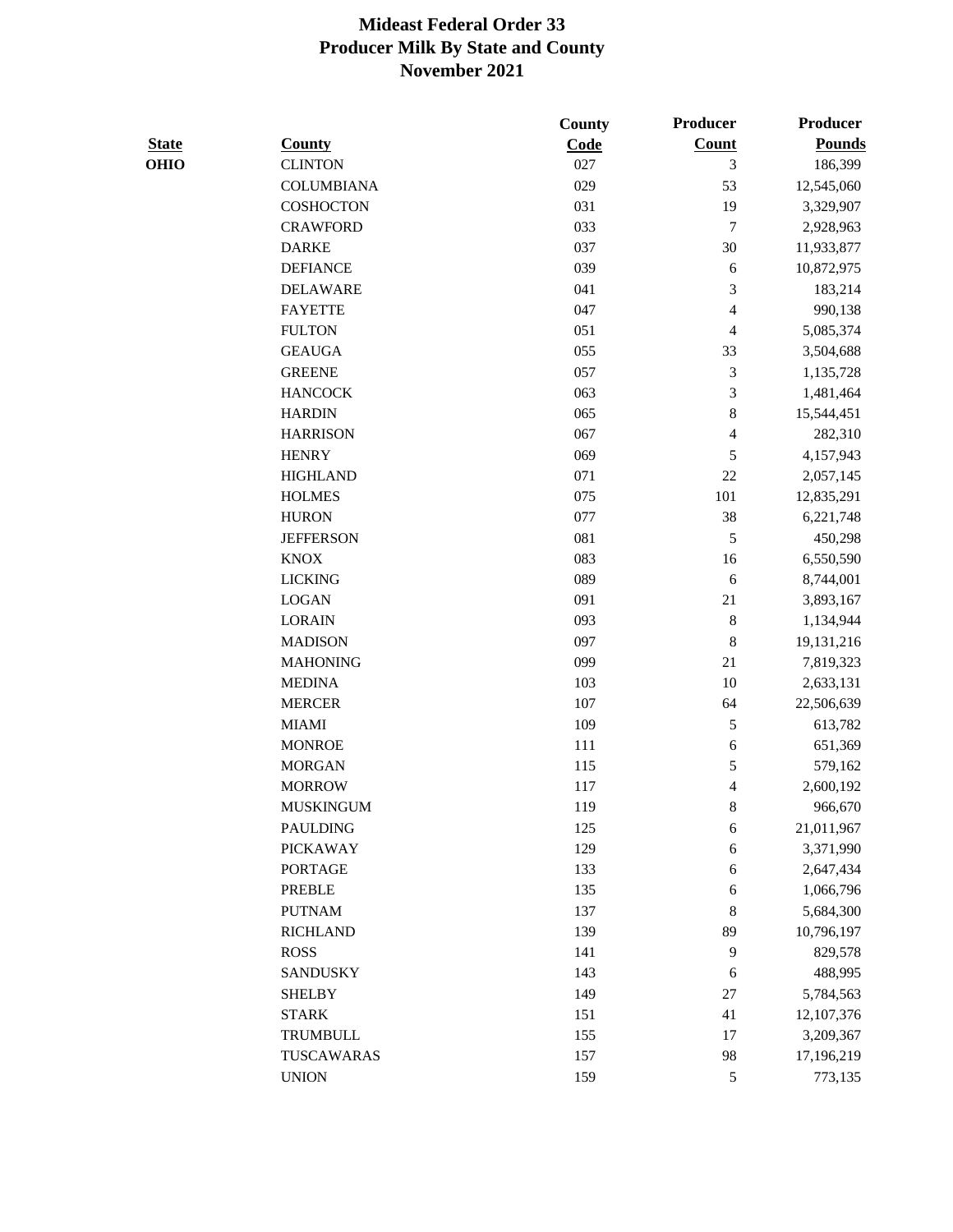|              |                            | <b>County</b> | Producer       | <b>Producer</b> |
|--------------|----------------------------|---------------|----------------|-----------------|
| <b>State</b> | <b>County</b>              | Code          | <b>Count</b>   | <b>Pounds</b>   |
| <b>OHIO</b>  | <b>VAN WERT</b>            | 161           | 6              | 7,792,419       |
|              | <b>WASHINGTON</b>          | 167           | 12             | 2,066,981       |
|              | <b>WAYNE</b>               | 169           | 146            | 56,521,239      |
|              | <b>WOOD</b>                | 173           | 4              | 12,282,236      |
|              | <b>WYANDOT</b>             | 175           | 3              | 512,354         |
|              | RESTRICTED COUNTIES TOTAL  | 999           | 26             | 27,471,652      |
|              | <b>TOTAL FOR MINNESOTA</b> |               | 1,175          | 403,981,084     |
|              |                            | County        | Producer       | Producer        |
| <b>State</b> | <b>County</b>              | Code          | Count          | <b>Pounds</b>   |
| PENNSYLVANIA | <b>ARMSTRONG</b>           | 005           | 16             | 2,343,524       |
|              | <b>BEAVER</b>              | 007           | 17             | 977,143         |
|              | <b>BEDFORD</b>             | 009           | 3              | 495,091         |
|              | <b>BLAIR</b>               | 013           | 11             | 1,342,834       |
|              | <b>BRADFORD</b>            | 015           | 9              | 382,042         |
|              | <b>BUTLER</b>              | 019           | 22             | 3,235,273       |
|              | <b>CAMBRIA</b>             | 021           | $\,8\,$        | 1,789,680       |
|              | <b>CENTRE</b>              | 027           | 7              | 1,445,360       |
|              | <b>CLARION</b>             | 031           | 12             | 1,765,642       |
|              | <b>CLEARFIELD</b>          | 033           | 9              | 943,234         |
|              | <b>CLINTON</b>             | 035           | 13             | 426,454         |
|              | <b>COLUMBIA</b>            | 037           | 10             | 171,613         |
|              | <b>CRAWFORD</b>            | 039           | 73             | 15,843,729      |
|              | ${\rm ELK}$                | 047           | $\tau$         | 448,202         |
|              | <b>ERIE</b>                | 049           | 32             | 3,522,357       |
|              | <b>FAYETTE</b>             | 051           | 16             | 1,852,300       |
|              | <b>FOREST</b>              | 053           | $\mathfrak{Z}$ | 204,123         |
|              | <b>HUNTINGDON</b>          | 061           | $\overline{4}$ | 999,360         |
|              | <b>INDIANA</b>             | 063           | 29             | 5,677,843       |
|              | <b>JEFFERSON</b>           | 065           | 16             | 2,003,049       |
|              | <b>LANCASTER</b>           | 071           | 9              | 37,801          |
|              | <b>LAWRENCE</b>            | 073           | 28             | 5,961,376       |
|              | <b>LEBANON</b>             | 075           | 6              | 39,561          |
|              | <b>MERCER</b>              | 085           | 40             | 5,482,606       |
|              | <b>SOMERSET</b>            | 111           | 84             | 8,288,273       |
|              | <b>TIOGA</b>               | 117           | $\overline{4}$ | 178,138         |
|              | <b>VENANGO</b>             | 121           | $\overline{4}$ | 625,812         |
|              | <b>WARREN</b>              | 123           | 22             | 3,038,573       |
|              | <b>WASHINGTON</b>          | 125           | 14             | 1,544,676       |
|              | WESTMORELAND               | 129           | 29             | 5,014,375       |
|              | RESTRICTED COUNTIES TOTAL  | 999           | 10             | 504,283         |
|              | TOTAL FOR PENNSYLVANIA     |               | 567            | 76,584,327      |